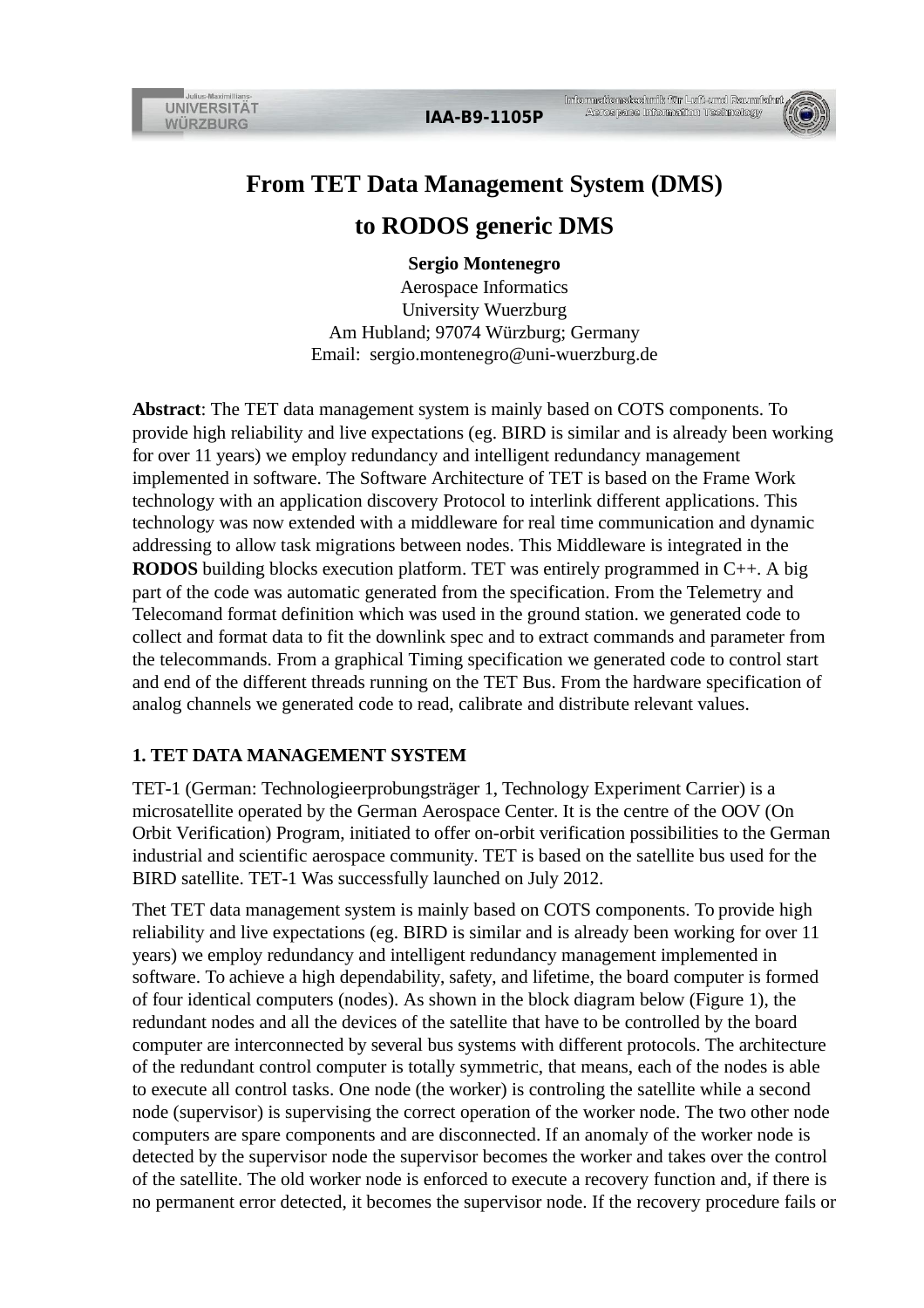

Informationstechnik für Luft-und Raumfahrt Asrospace Information Technology **IAA-B9-1105P**



if a permanent hardware error is detected, the faulty node computer will be switched off and replaced by one of the spare nodes. By this strategy up to 3 permanent node failures can be tolerated while the board computer stays operable.



Figure 1: Hardware Configuration of the Bus Controller

The Software Architecture of TET is based on the Frame Work technology. TET was entirely programmed in C++. A big part of the code was automatic generated from the specification. From the Telemetry and Telecomand format definition which was used in the ground station. we generated code to collect and format data to fit the downlink spec and to extract commands and parameter from the telecommands. From a graphical Timing specification we generated code to control start and end of the different threads running on the TET Bus. From the hardware specification of analog channels we generated code to read, calibrate and distribute relevant values. From the Hardware specification of the power distribution we generated code to turn devices on and off and to test is the current power distribution to the expected configuration corresponds.

The different software task of the TET bus are implemented totally independent from each other. To make this possible we developed a task management systems which implements all data interchange and synchronization between applications. So is it very simple to remove, to add or to interchange applications without having to modify any thing else in the code. When started, each application reports it self to the task manager. There is no need of a central code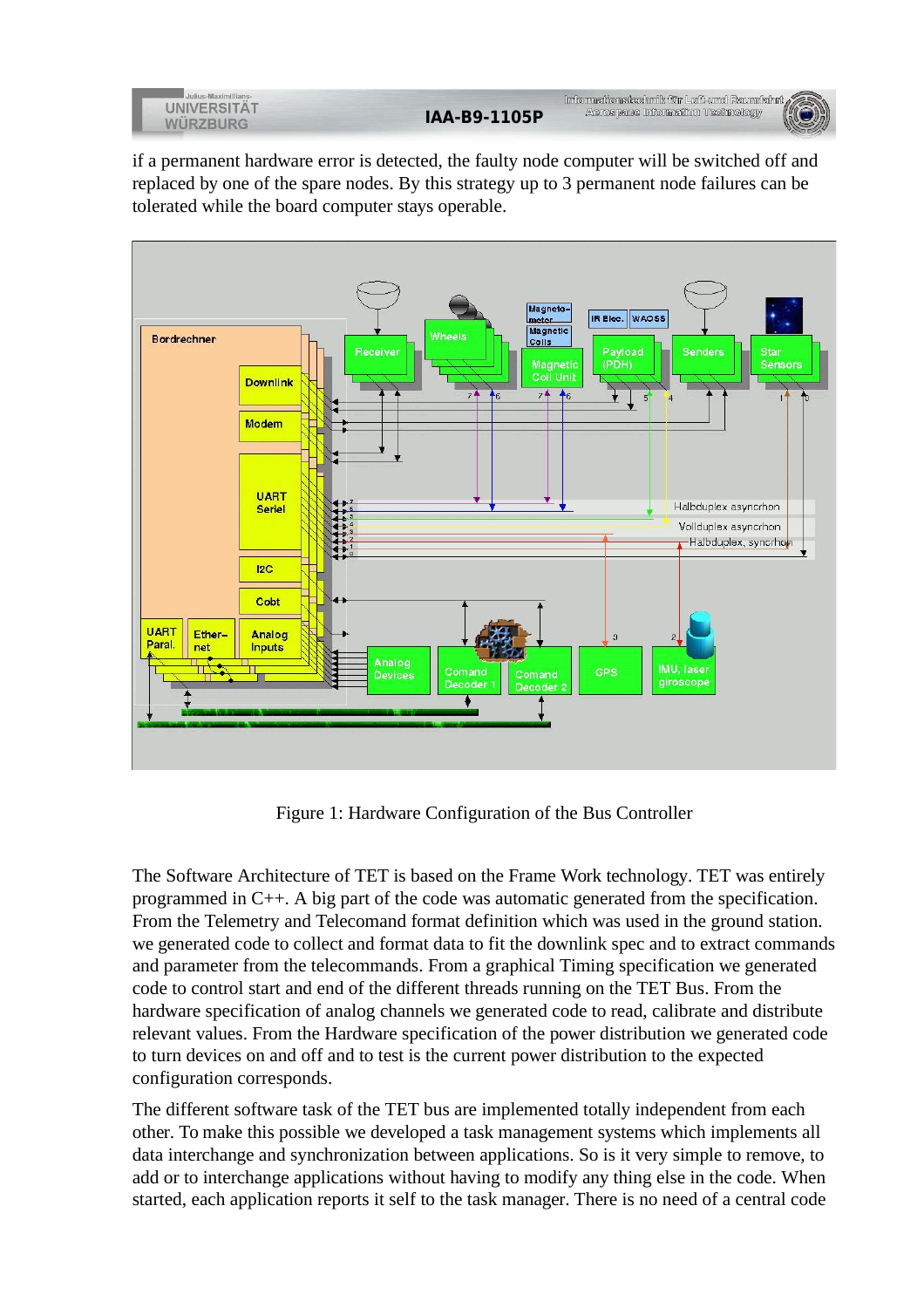| Julius-Maximillians<br>JNIVERSITAT |                     | Informationstechnik für Luft-und Raumfahrt<br>Asrospace Information Technology |
|------------------------------------|---------------------|--------------------------------------------------------------------------------|
|                                    | <b>IAA-B9-1105P</b> |                                                                                |

which allocates and calls all applications. The Task manager implements a task discovery protocol to identity the current software configuration, which tasks are available and which are ready. Using this same discovery protocol any task can find its corresponding working partners. All tasks are linked in a list which is managed by the task manager. At run tine any task may request contact to any other task using the Protocol showed in figured 2 and 3.



Figure 2: Registry of applications



Figure 3: Finding Applications